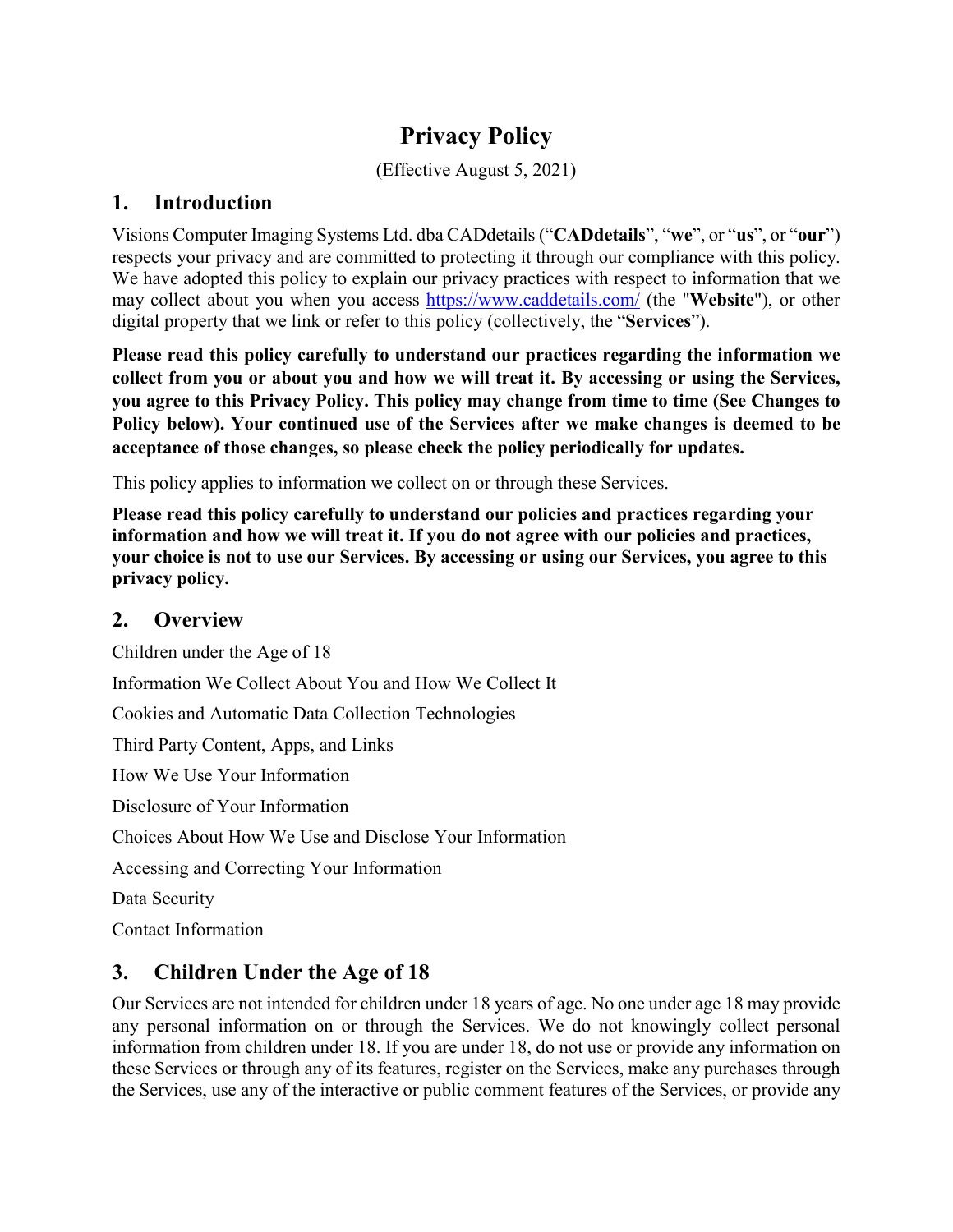information about yourself to us, including your name, address, telephone number, email address, or any screen name or user name you may use. If we learn we have collected or received personal information from a child under 18 without verification of parental consent, we will delete that information. If you believe we might have any information from or about a child under 18, please contact us at privacy@caddetails.com.

### **4. Information We Collect About You and How We Collect It**

Our Services enable registered users to access information relating to the installation of manufactured building products for a specific project or to supplement their in-house personal design library. We are committed to providing design professionals ("**Design Users**") with accurate, up-to-date, manufacturer-approved drawings, 3D models, Product Brochures and specifications, at no cost. This information must not be copied, downloaded, distributed, manipulated or assembled for the purpose of building a similar service, or reverse engineering the data to develop CAD 2D or 3D models or product specifications. Furthermore it is understood that this information is provided free of charge for the purpose of helping design and construction professionals specify and install manufacturers products only. It is further understood that the information provided must be approved by the manufacturer before being used for construction purposes to ensure it is current and accurate. All other uses will be considered a violation of trademark and copyright laws and will be prosecuted to the full extent of the law unless agreed to in writing with Visions Computer Imaging Systems Ltd. prior to such use.

We are also committed to providing our manufacturing partners ("**Partners**") with access to professional designers. **Only business-related information should be submitted to the Services. You will be informed what information is required and what information is optional.** Personal information, or personal data, means any information about an individual from which that person can be identified. It does not include data where the identity has been removed (anonymous data).

#### **ALL INFORMATION AVAILABLE THROUGH THE SERVICES IS SUBJECT TO COPYRIGHT AND WILL BE PROTECTED TO THE FULL EXTENT OF THE LAW.**

We use different methods to collect information from and about you including through:

**Direct Interactions**. You may give us information about you by creating an account, filling in forms or by communicating with us via e-mail or otherwise. This includes information you provide when you provide your name, mail/business address, email address, company, and phone number when registering or in connection with a request. We may collect, use, store and transfer different kinds of personal information about you which we have grouped together as follows:

- **Identity or Contact Data** includes your name, the name of a business, business address, business name, email address, telephone number, or similar identifier.
- **Product Data** includes, but is not limited to, manufacturer-approved drawings, 3D models, product brochures, and specifications.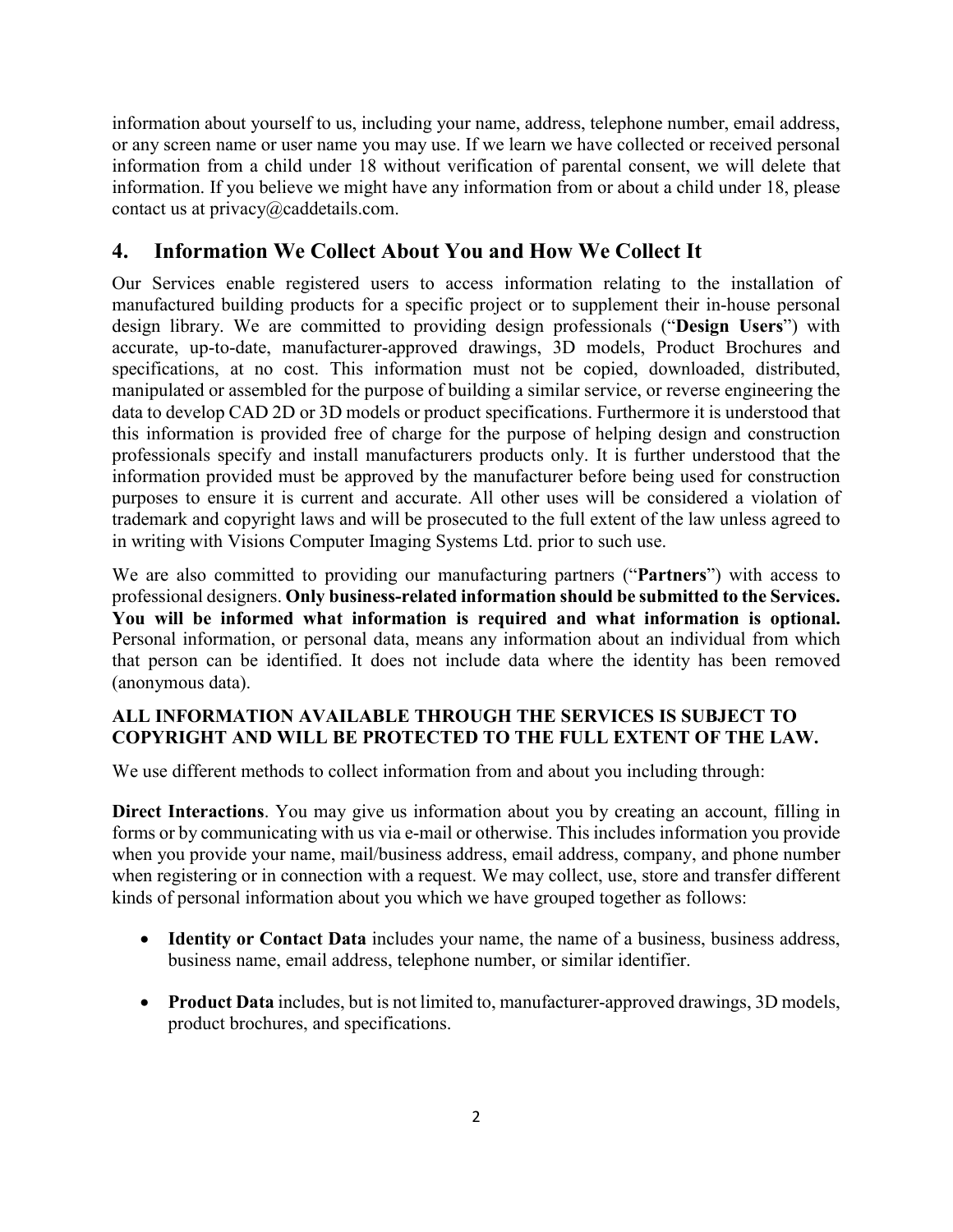- **Technical Data** includes internet protocol (IP) address, browser type and version, time zone setting, location, browser plug-in types and versions, operating system and platform, and other technology on the devices you use to access the Website.
- **Usage Data or Navigation Data** includes information about how you use the Services.
- **Marketing and Communications Data** includes your preferences in receiving marketing from us.

**Automated Technologies or Interactions**. As you interact with our Services, we may automatically collect technical data about your equipment, browsing actions and patterns as specified above. We collect this information by using cookies, server logs, web beacons, and other similar technologies (see *Cookies and Automatic Data Collection Technologies*). We may also collect, use, and share **Aggregated Data** such as statistical or demographic data for any purpose, which we do not treat as personal information. For example, we may aggregate your Usage Data to calculate the percentage of users accessing a feature on the Services. However, if we combine or connect Aggregated Data with your personal information so that it can directly or indirectly identify you, we treat the combined data as personal information which will be used in accordance with this privacy policy.

#### **5. Cookies and Automatic Data Collection Technologies**

Our Services use automatic data collection technologies to distinguish you from other users. This helps us deliver a better and more personalized service when you browse our Website and Services. It also allows us to improve our Services by enabling us to:

- Estimate our audience size and usage patterns.
- Store your preferences so we may customize our Services according to your individual interests.
- Recognize you when you return to our Services.

We use our proprietary programs and Google Analytics to perform analytics services for us, which may include tracking your interactions with our Website and to store information, such as what time you visited it, whether you have visited it before and what site referred you to it. Website measurement statistics may be used to personalize your website experience, as well as to evaluate – anonymously and in aggregate – statistics on website activity. We use this information to measure the effectiveness of our web presence and to compile statistical reports. Additional information about how Google Analytics collects, and processes data can be found *[here](https://developers.google.com/analytics/resources/concepts/gaConceptsTrackingOverview)*.

Certain internet browsers may offer you the option of providing notice to websites that you do not wish for your online activities to be tracked for preference-based advertising purposes ("DNT Notice"). Some browsers are, by default, set to provide a DNT Notice, whether that reflects your preference. Please note that with respect to our Website, we do not take any action based on browser based DNT Notices. If you do not wish to participate in behavioral tracking activities, you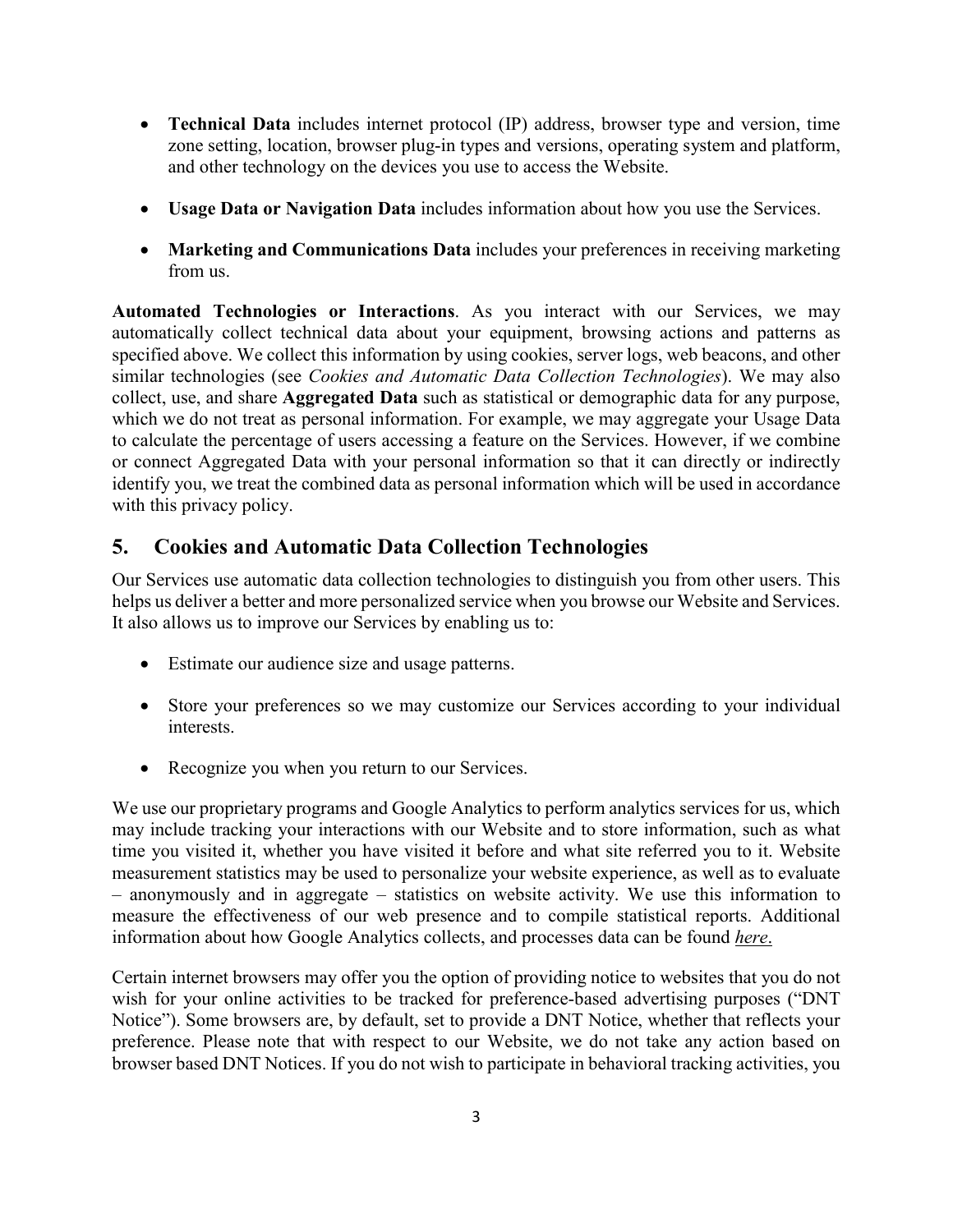should follow the opt-out process described in Choices About How We Use and Disclose Your Information.

The technologies we use for this automatic data collection may include:

- **Cookies (or browser cookies).** A cookie is a small file placed on the hard drive of your computer. For information about managing browser settings to refuse cookies, see *Choices About How We Use and Disclose Your Information.*
- **Flash Cookies.** Certain features of our Website may use Flash cookies (local stored objects) instead of browser cookies to collect and store information about your preferences and navigation to, from, and on the Website. For information about managing Flash cookies see *Choices About How We Use and Disclose Your Information.*
- **Web Beacons.** Our Website pages and e-mails may contain small transparent embedded images or objects known as web beacons (also referred to as clear gifs, pixel tags, and single-pixel gifs) that permit us, for example, to count website page visitors or email readers, or to compile other similar statistics such as recording Website content popularity or verifying system and server integrity. For information about managing your browser or email program to not download web beacons,see *Choices About How We Use and Disclose Your Information.*

We do not respond to or honor "do not track" (a/k/a DNT) signals or similar mechanisms transmitted by web browsers.

# **6. Third Party Content, Apps, and Links**

Some content or applications on the Website may be served by third parties, content providers and application providers. For example, we may make available the option for you to use "plug ins" that are operated by social media companies. If you choose to use one of these plugins, then it may collect information about you and send it back to the social media company that owns it. This may happen even if you do not click on the plug in, if you are logged into the social media website that owns the plugin when you visit our Website. Information collected by a plug in is subject to the privacy policy and terms of the social media company that makes it. These are non-essential cookies and only work if you accept cookies. If you are logged into your social media account when you visit our Website, you permit us (and are directing us to) disclose information to these social media plug in owners.

#### **7. How We Use Your Information**

We use your information to provide you with services, communicate with you, deliver advertising and marketing, or to conduct other business operations, such as using information to improve and personalize your experiences. Examples of how we may use the information we collect include to:

 To carry out your requests, respond to your questions and comments, and in other ways naturally associated with the circumstances in which you provided information to us. For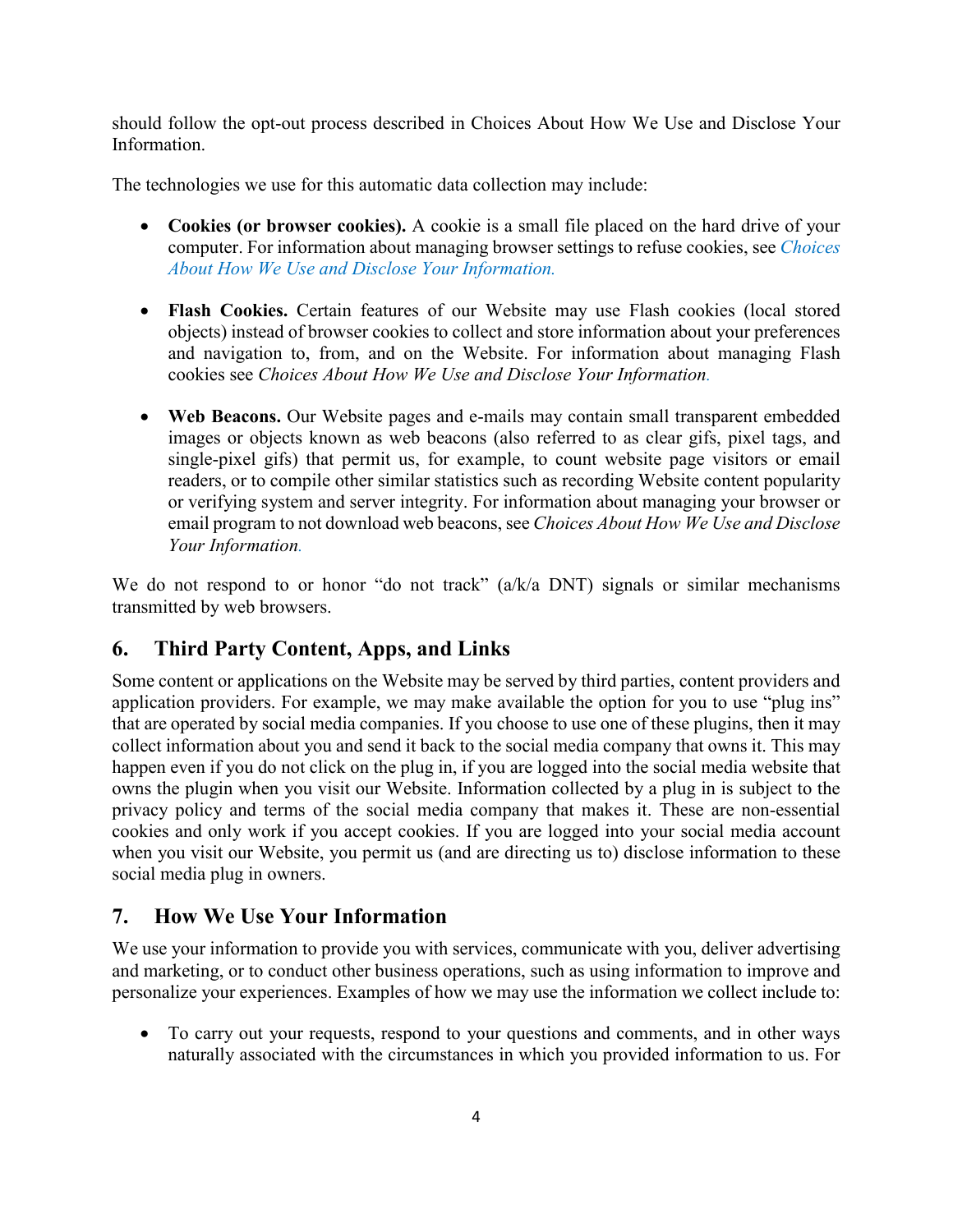example, if you share your name and contact information to ask a question about our products, we will use that personal information to respond to your inquiry.

- To connect design professionals and manufacturers, including through our Request a Quote function.
- To investigate and respond to concerns or claims that you have communicated to us about the quality of our services.
- To receive information or mailings, or to fill out online surveys.
- To contact you regarding products and services which may be of interest to you.
- To communicate with you about content or other information that you have posted or shared on or through our Services.
- To personalize your online experience while using our Services and to help us administer, run, evaluate, and improve our Website.
- To help maintain the safety, security, and integrity of our Services, databases and other technology assets, and business.
- To respond to law enforcement requests and other requests as required by applicable law, court order, or governmental regulations.
- To carry out our obligations and enforce our rights arising from any contracts entered into between Design Users and us, or Manufacturing Partners and us including for billing and collection.
- To protect and enforce our and others' intellectual property rights; to protect or defend our legal rights or property, our Services, or other users; and to protect the health and safety of our Services' users, our employees, or the general public.
- To verify your identity so that we can respond to a request you make under applicable law.
- To evaluate or conduct a merger, divestiture, restructuring, reorganization, dissolution, or other sale or transfer of some or all of our assets, whether as a going concern or as part of bankruptcy, liquidation, or similar proceeding, in which personal information held by us about consumers is among the assets transferred.
- Notify you about changes to our Services.
- Contact you about our own products or services that may be of interest to you. In limited cases, for example when we offer a product or event promotion. If you do not want us to use your information in this way, please see *Choices About How We Use and Disclose Your Information*.
- As described to you when collecting your personal information.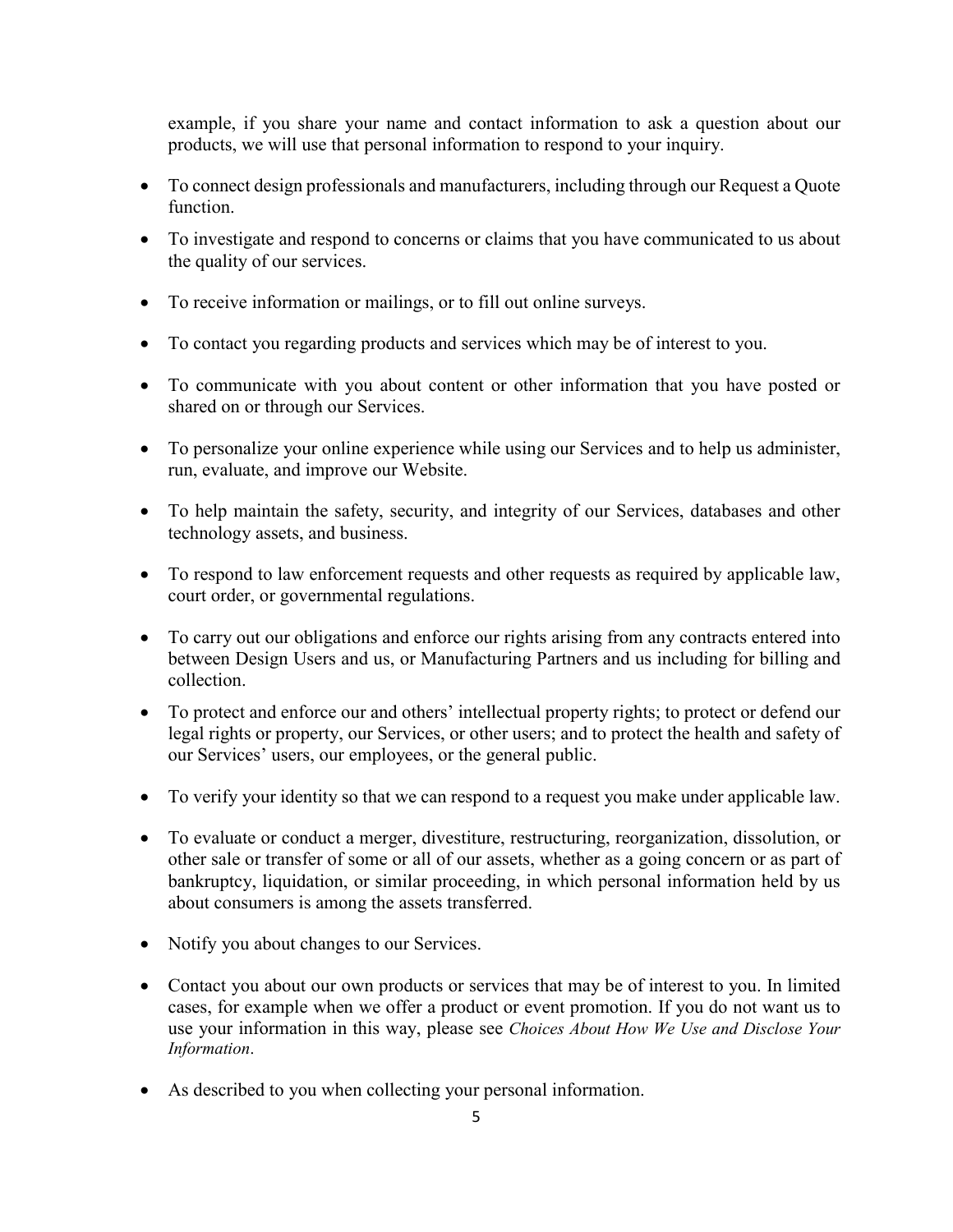Use for any other purpose with your consent.

*We may use non-personal information for any purpose.*

#### **8. Disclosure of Your Information**

We may disclose aggregated information about you and information that does not identify any individual, without restriction.

We may disclose personal information that we collect, or that is provided by you as described in this privacy policy:

- To a recipient of our Services, including Design Users and our Partners.
- To our subsidiaries and affiliates.
- To our participating manufacturers in the way of monthly usage reports showing activity related to their product information and lists of relevant users who may be interested in their products based on their browsing history.
- We will disclose personal information to the third-party service providers that we engage to assist us in making the Services available or to otherwise support our business. These service providers comprise our third-party contractors, datacenter provider(s), storage provider(s), customer support system provider(s), email service provider(s), and software development contractors. These third parties have access to your personal information only to perform these tasks on our behalf and are obligated not to disclose or use it for any other purpose.
- To a buyer or other successor in the event of a merger, divestiture, restructuring, reorganization, dissolution, or other sale or transfer of some or all of our assets, whether as a going concern or as part of bankruptcy, liquidation, or similar proceeding, in which personal information held by us about our Services are among the assets transferred.
- To third parties to gather broad demographic information for statistical and market research purposes.
- For any other purpose disclosed by us when you provide the information.
- With your consent.

We may also disclose your personal information:

- To comply with any court order, law, or legal process, including to respond to any government or regulatory request.
- To enforce or apply these terms.
- If we believe disclosure is necessary or appropriate to protect the rights, property, or safety of CADdetails, our customers, or others. This includes exchanging information with other companies and organizations for the purposes of fraud protection and credit risk reduction.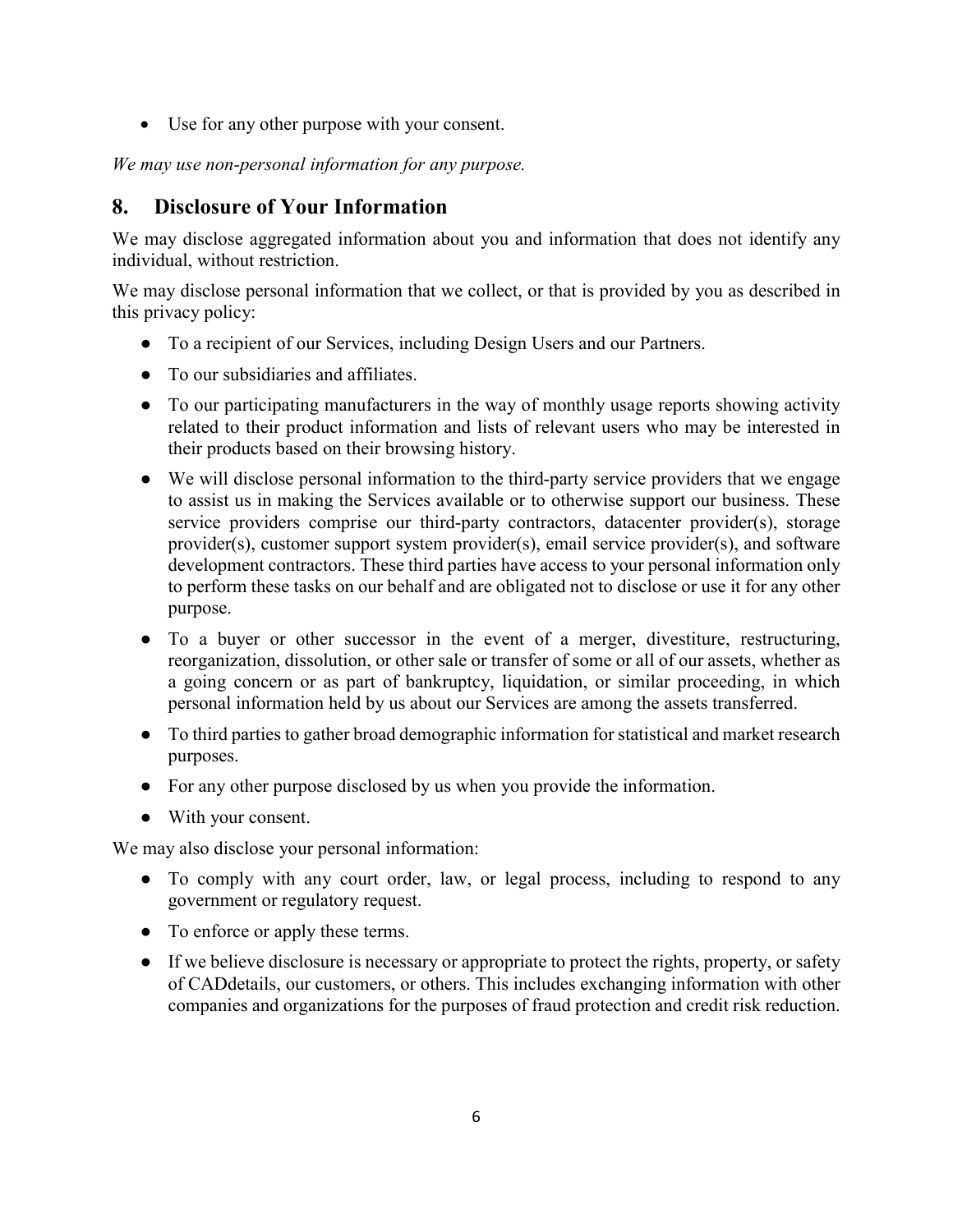#### **9. Choices About How We Use and Disclose Your Information**

We strive to provide you with choices regarding certain personal information uses, particularly around marketing and advertising. We have established the following control mechanisms over your information:

- **Promotional Offers from CADdetails**. You may opt-out from receiving future promotional information from us or our affiliated companies, or direct that we not share your information with any affiliated companies, as set forth below and in accordance with applicable privacy and/or antispam laws. If you have a customer account with our Services, you may be able to log in and check or uncheck relevant boxes. If you do not have an account, you can adjust your preferences by sending us an email with your request to the contact set forth in the Contact Information section below. You may also opt-out of further marketing communications by replying to any promotional email we have sent you or following the opt-out links on that message.
- **Cookies and Automatic Data Collection Technologies**. You can set your browser to refuse all or some browser cookies, or to alert you when websites set or access cookies. Flash cookies are not managed by the same browser settings as are used for browser cookies. To learn how you can manage your Flash cookie settings, visit the Flash player settings page on *Adobe's [website](https://get.adobe.com/flashplayer/about/)*. However, if you disable or refuse cookies, please note that some parts of this Website may become inaccessible or not function properly. Unless you adjust your browser settings to refuse cookies, our system will issue them. If you do not want Google Analytics to be used in your browser, Google Analytics provides an optout tool which can be found *here*. In some cases, you may be able to set your browser or email program to not download web beacons.
- **Third Party Websites**. Our Services may, from time to time, contain links to and from the websites of our partner networks, co-sponsors of promotions and affiliates, or plug-ins enabling third-party features. If you follow a link to any third-party website or engage a third-party plug-in, please note that these third parties have their own privacy policies and that we do not accept any responsibility or liability for these policies. Please check these policies before you submit any personal information to these third parties.
- **Nevada Residents.** Nevada residents have the right to opt out of the sale of certain "covered information" collected by operators of websites or online services. We currently do not sell covered information, as "sale" is defined by such law, and we don't have plans to sell this information.
- **Crossborder Transfer.** In some cases, personal information we manage may be transferred, processed, and stored outside your county and residence, and therefore may be available for government authorities under lawful orders and laws applicable there.

# **10. Accessing and Correcting Your Information**

If you have successfully registered your business contact information with us in the past, but would like to update or change your corporate email address, mailing address, phone or fax number, first login to the Website with your previously registered email address. Once inside the Website, click